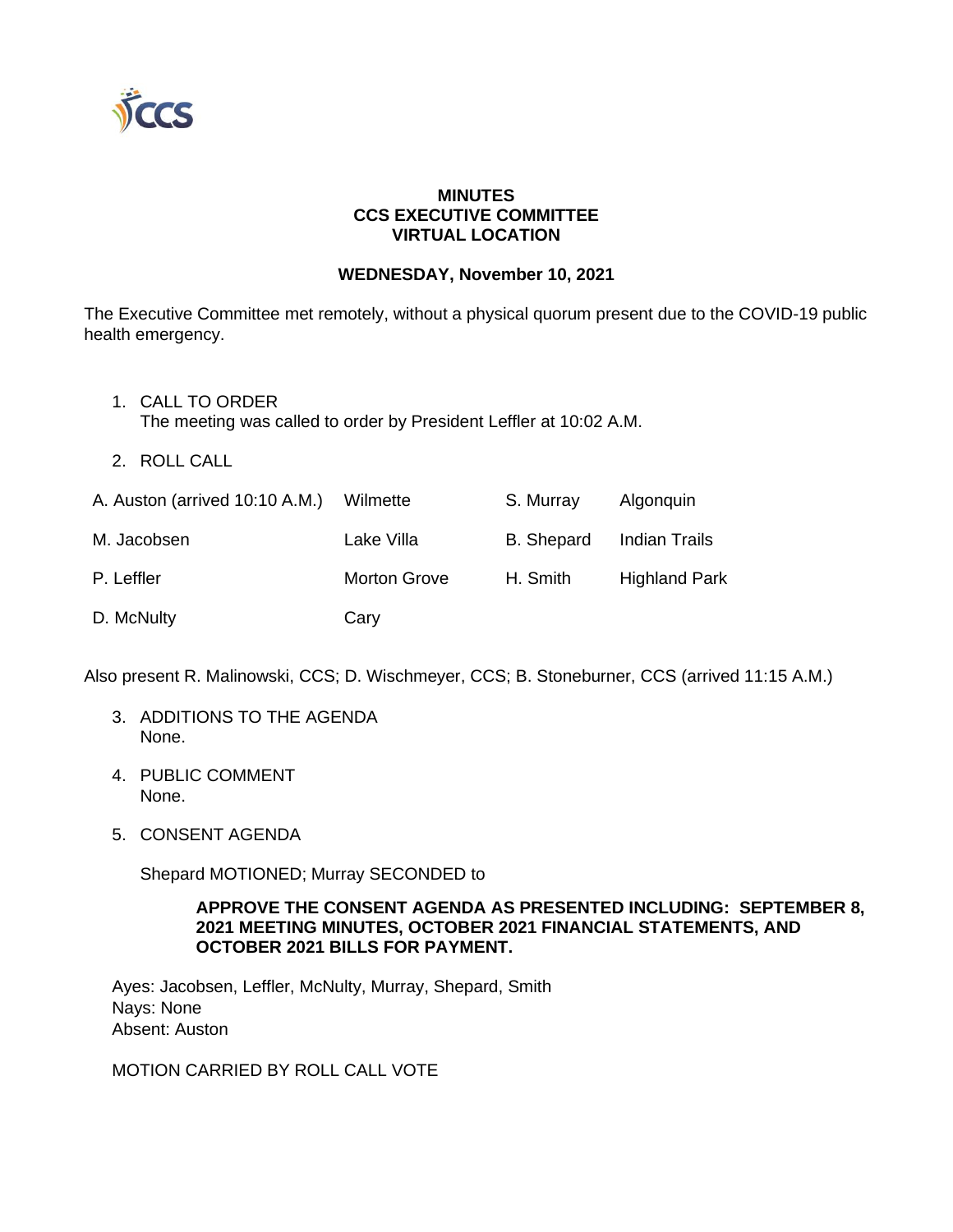

- 6. BUSINESS
	- a. Tableau Purchase R. Malinowski briefly demoed Tableau using the geographic diversity dashboard R. Barth and R. Fischer have been developing.

B. Shepard inquired about libraries interested in licenses with additional permissions. CCS will conduct additional research and recommend an opt-in approach to higher level permissions if that is feasible.

As the planned spend is within the Executive Director spending authority, no action was taken.

- A. Auston joined the meeting at 10:10 AM
	- b. Policy Clarifications
		- i. SHARE Illinois R. Malinowski shared a brief overview of the SHARE Illinois program, usage, and options moving forward. D. McNulty referenced the SWAN and Pinnacle decisions to discontinue the program. B. Shepard noted that continuing legacy systems when other options are in place can be counterproductive.

#### Shepard MOTIONED; McNulty SECONDED

# **CCS WILL DISCONTINUE USE OF THE ILL FOR CCS BRANCH AND NO LONGER ALLOW NON-MEMBER INSTITUTIONS TO PLACE DIRECT REQUESTS THROUGH POWERPAC.**

Ayes: Auston, Jacobsen, Leffler, McNulty, Murray, Shepard, Smith Nays: None Absent: None

## MOTION CARRIED BY ROLL CALL VOTE

ii. Claimed Return Process – R. Malinowski shared background on the claims return feature and the questions and recommendations from the Circulation Technical and Advisory Groups. The draft policy recommendation was presented:

## **Draft Policy**

CCS will remove item records with a status of Claim Returned, Claim Never Had, or Claim Missing Parts from the CCS database if the claimed item is still unresolved after one full year in claimed status. This database maintenance will take place monthly.

S. Murray noted that frontline staff in these groups are the experts in these workflows, and if they would like to see automated maintenance, CCS should move forward.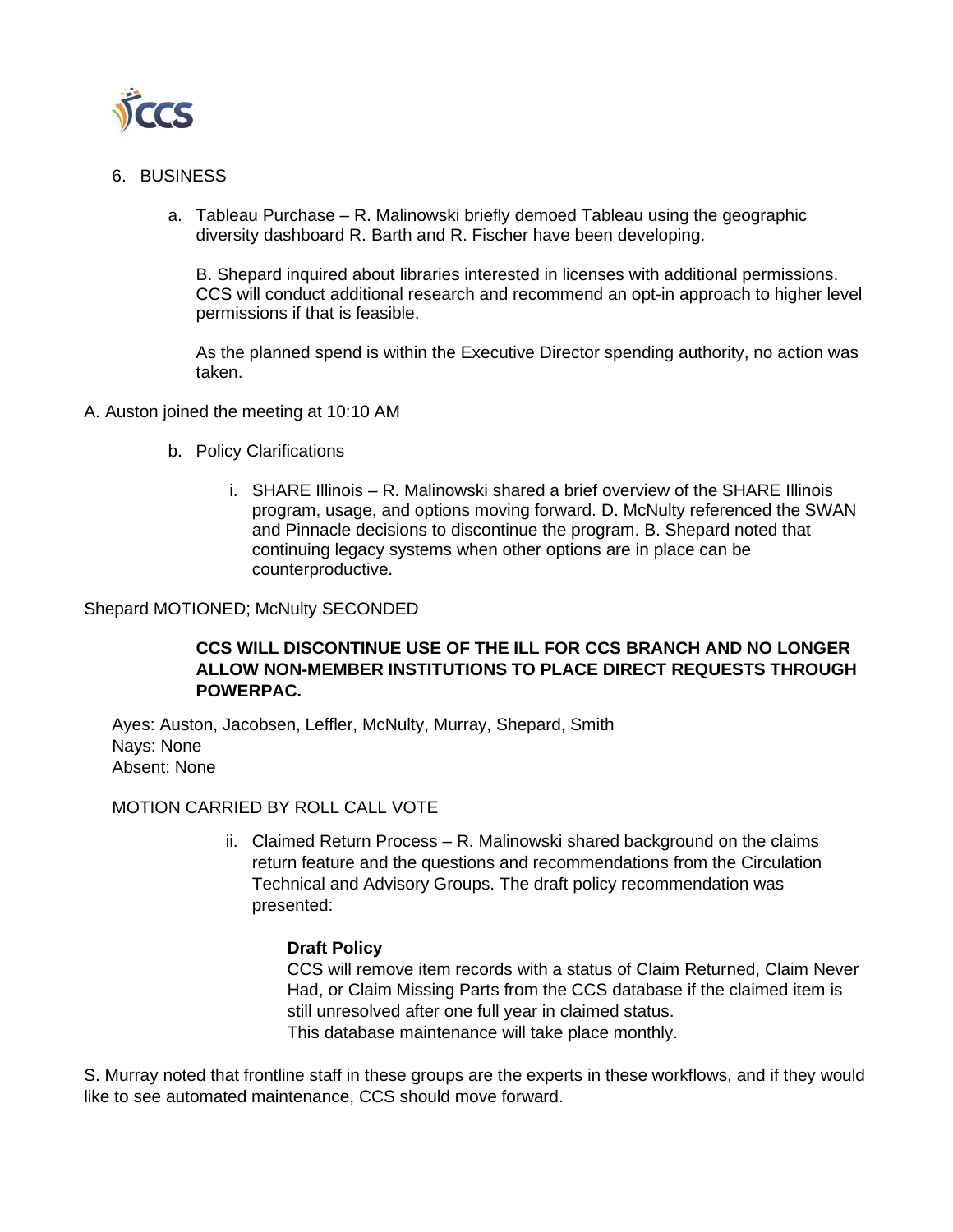

Murray MOTIONED; Jacobsen SECONDED to

# **ADD A COMPONENT TO THE CIRCULATION POLICY AUTHORIZING CCS TO REMOVE ITEM RECORDS WITH UNRESOLVED CLAIMS AS PRESENTED.**

Ayes: Auston, Jacobsen, Leffler, McNulty, Murray, Shepard, Smith Nays: None Absent: None

## MOTION CARRIED BY ROLL CALL VOTE

iii. Staff Card Use – R. Malinowski shared the question CCS staff have received from library staff regarding reciprocal access for cards issued to CCS library staff. At present, each issuing library determined whether the card is local use only or available for use at other CCS libraries.

D. McNulty noted that some staff live in unserved areas, and, as such, should be restricted to local use as a courtesy. B. Shepard stated that it is a perk of employment. S. Murray noted that library staff need to know their local resources and having a card is important from a training perspective. R. Malinowski clarified that regardless of action taken today, all libraries could continue to issue staff cards. The question to answer is should cards be used at any CCS library or only locally.

After some discussion, the Executive Committee declined to request a systemwide policy. Libraries may continue to offer cards to staff with reciprocal access or without, based on local policies and procedures.

c. Overdrive API Changes – R. Malinowski shared the drafted communication to Overdrive and a brief overview of comments received in response to the recent libadmin email. After a short discussion,

Jacobsen MOTIONED; Smith SECONDED to

## **DIRECT CCS STAFF TO SEND THE DRAFTED COMMUNICATION TO OVERDRIVE.**

Ayes: Auston, Jacobsen, Leffler, McNulty, Murray, Shepard, Smith Nays: None Absent: None

MOTION CARRIED BY ROLL CALL VOTE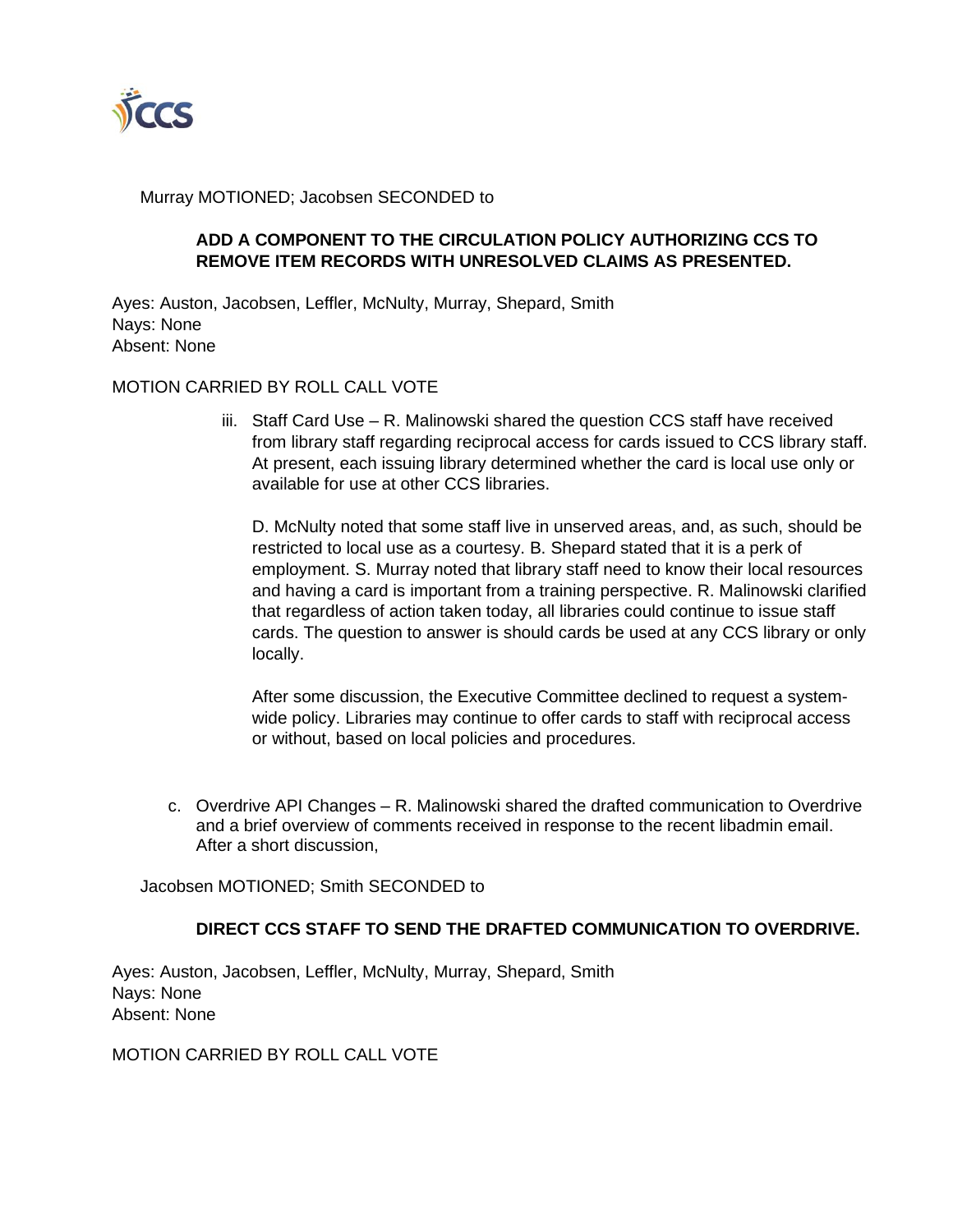

- d. The ICOLC OCLC Task Force report and subsequent communications with OCLC were discussed. After some discussion, Executive Committee reached consensus to work with RAILS Executive Director Deirdre Brennan to support her work on the OCLC Americas Regional Council, and to stay abreast of developing information related to OCLC and the issues presented in the report.
- e. Innovative Updates D. McNulty asked to discuss the Vega Development Partner Program. McNulty shared feedback that Vega Discover does not seem consortiumfriendly and that there is a feeling that the decision to use the product has been made. McNulty specified problems with volumes, holds management, scoping, and metadata display.

R. Malinowski agreed that Vega Discover is not currently consortium-friendly and explained that, as a development partner, CCS is working with Innovative Interfaces to address issues before the product is on the market for consortia. At this time, CCS is working with Innovative Interfaces on the specific issues noted by McNulty.

B. Shepard expressed that library staff may not understand difference between having a trial period with an in-market product and working as a partner on a product still in development. R. Malinowski agreed and stated that CCS would discuss consistent language to use when speaking at technical groups and other meetings to help clarify the current project.

R. Malinowski will also update the project timeline shared with Governing Board to more expressly outline the decision-making process, including sharing information about other discovery tools. The decision to adopt Vega or not will be made by Governing Board in 2022. Should Governing Board choose not to adopt Vega, they may determine to open an RFP process for a discovery tool or stay with the existing PowerPAC option.

#### 7. ADJOURNMENT

President Leffler adjourned

**TO MOVE INTO CLOSED SESSION AT 11:04 A.M. AS PURSUANT TO 5 ILCS 120/2 C (21) DISCUSSION OF MINUTES OF MEETINGS LAWFULLY CLOSED UNDER THIS ACT, WHETHER FOR PURPOSES OF APPROVAL BY THE BODY OF THE MINUTES OR SEMI-ANNUAL REVIEW OF THE MINUTES AS MANDATED BY SECTION 2.06.**

#### 8. RECONVENE OPEN SESSION

The Executive Committee returned to open session at 11:15 AM.

B. Stoneburner joined the meeting at 11:15 AM.